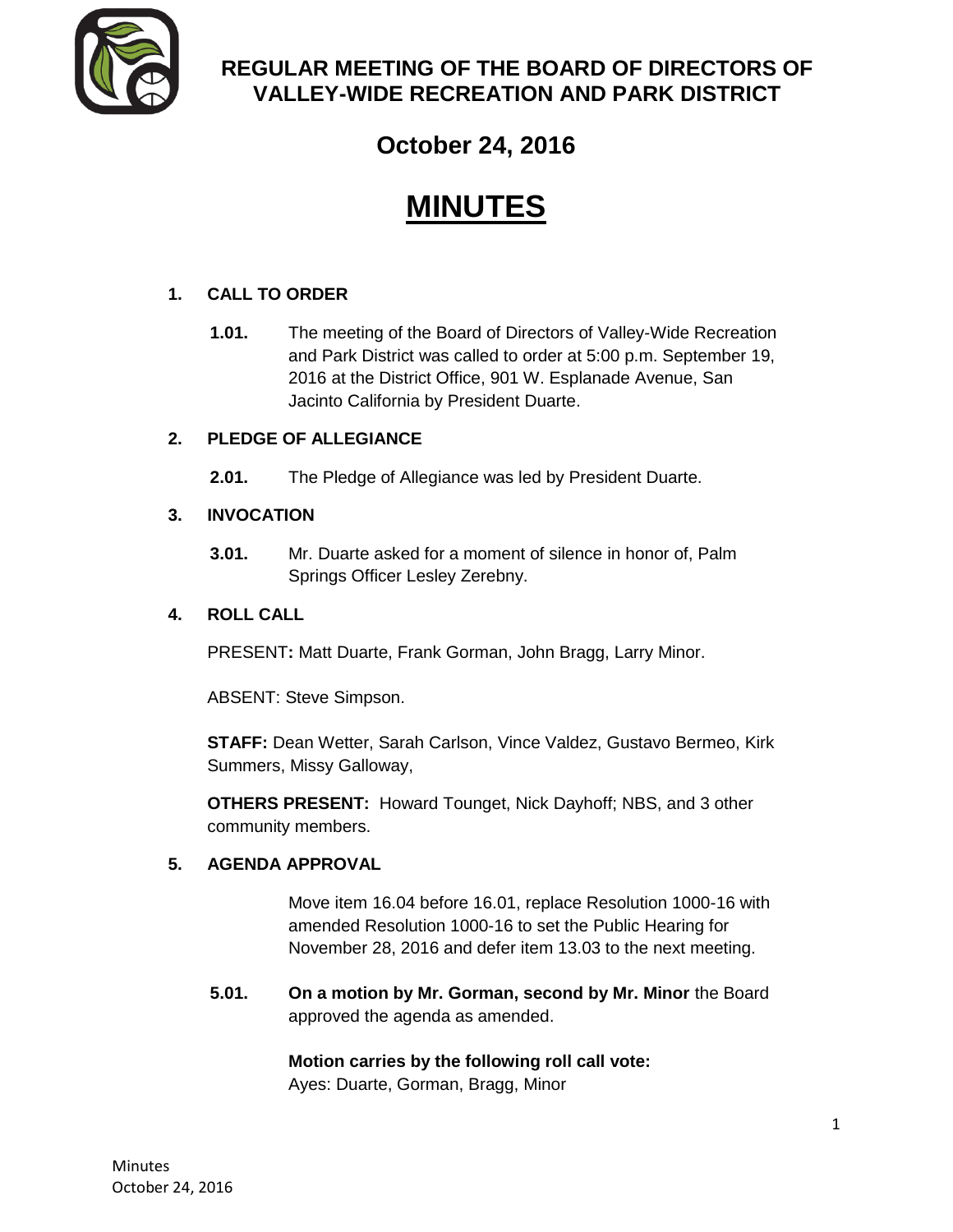Noes: None Absent: Simpson Abstain: None

#### **6. PROCLAMATION**

 $\triangleright$  No Proclamation

### **7. RECOGNITION**

 $\triangleright$  No Recognition

### **8. PUBLIC COMMENTS – NON AGENDA ITEMS**

**8.01.** No public comment.

# **9. BOARD COMMENTS**

- **9.01.** Mr. Bragg commented that community centers should recognize and be ready to handle unexpected emergencies. Mr. Bragg requested as early as possible notice on special event changes.
- **9.02.** Mr. Gorman proclaimed his condolences to the Zerebny family and stated he has conversed with the Police Chief regarding safety procedures.
- **9.03.** Mr. Duarte commented that he attended two events, the third annual Dog Daze and the Menifee 24/7 Truck or Treat. Mr. Duarte commended staff on all their efforts in their participation with the events.

# **10. VALLEY-WIDE CLEARING ACCOUNTS CHECK LIST FOR SEPTEMBER 2016: 85983-86393.**

**10.01. On a motion by Mr. Minor, second by Mr. Bragg** the Board approved the Clearing Account Checklist for September 2016.

#### **Motion carries by the following roll call vote:**

Ayes: Gorman, Bragg, Minor Noes: None Absent: Simpson Abstain: Duarte

# **11. FINANCIAL STATEMENTS FOR SEPTEMBER 2016.**

**11.01.** The Financial Statements were received and filed.

#### **12. PRESENTATION**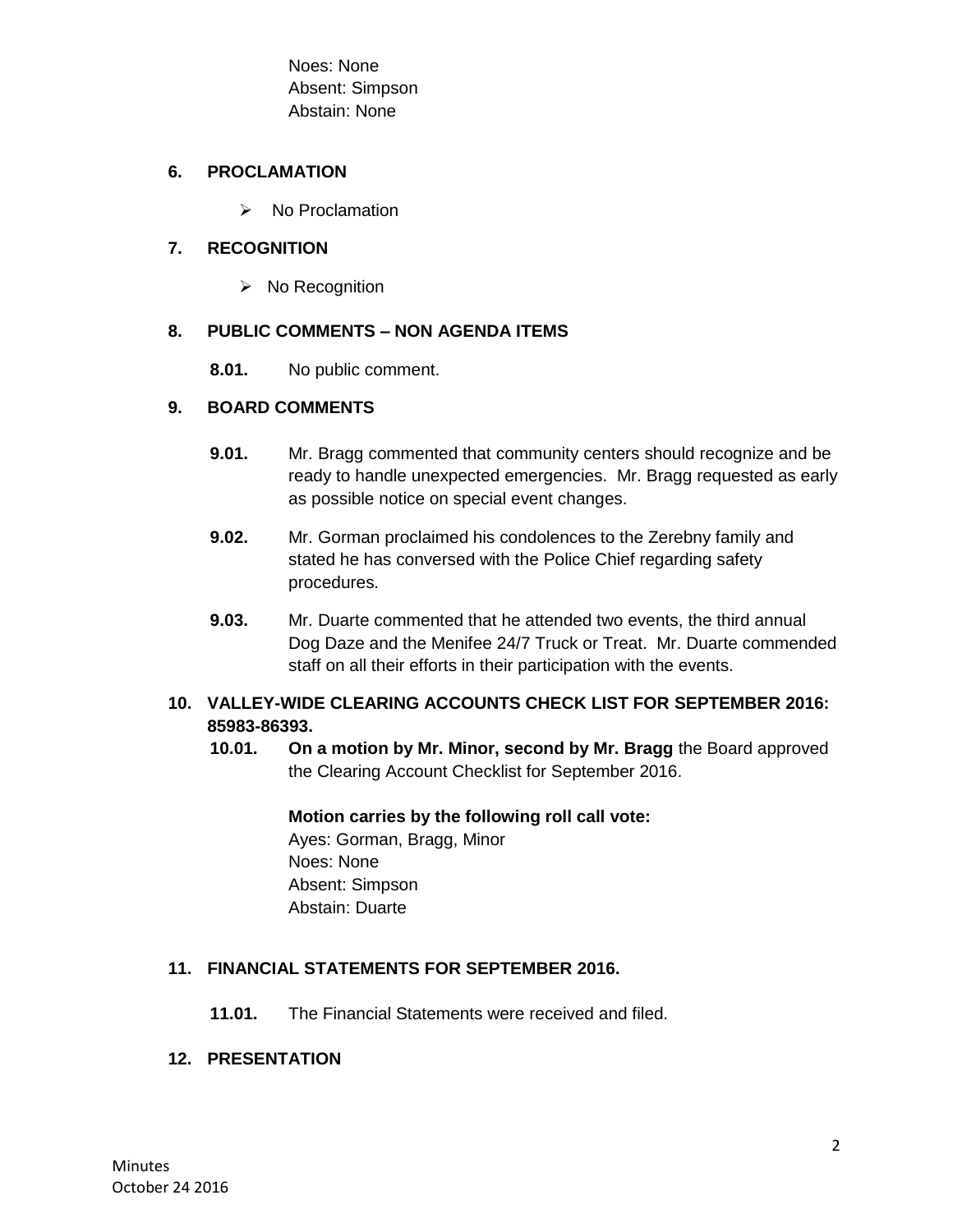**12.01.** Missy Galloway, Aquatic Center Supervisor, gave a brief presentation on season of activities at the Aquatic Center.

#### **13. CONSENT CALENDAR**

*These items are considered routine in nature and will be approved with one motion.* 

**13.01.** Approval of Minutes for the Regular Meeting of June 20, 2016.

**On a motion by Mr. Minor, second by Gorman** the Board approved the minutes for the Regular Meeting of June 20, 2016.

**Motion carries by the following roll call vote:** 

Ayes: Gorman, Minor, Duarte Noes: None Absent: Simpson Abstain: Bragg

**13.02.** Approval of Minutes for the Regular Meeting of August 15, 2016.

**On a motion by Mr. Gorman, second by Bragg** the Board approved the minutes for the regular meeting of August 15, 2016.

**Motion carries by the following roll call vote:**  Ayes: Duarte, Gorman, Bragg Noes: None Absent: Simpson Abstain: Minor

**13.03.** Approval of Minutes for the Regular Meeting of September 19, 2016.

For lack of a quorum, item 13.03 was moved to the next scheduled Board of Directors meeting.

**13.04.** Approval of Minutes for the Special Meeting of October 3, 2016.

Amend item 13.04 to remove Steve Simpson from motions.

**On a motion by Mr. Minor, second by Mr. Bragg** the Board approved the minutes for the Special Meeting of October 3, 2016 as amended.

#### **Motion carries by the following roll call vote:**

Ayes: Duarte, Gorman, Bragg, Minor Noes: None Absent: Simpson Abstain: none

# **14. PUBLIC HEARING**

 $\triangleright$  No Public Hearing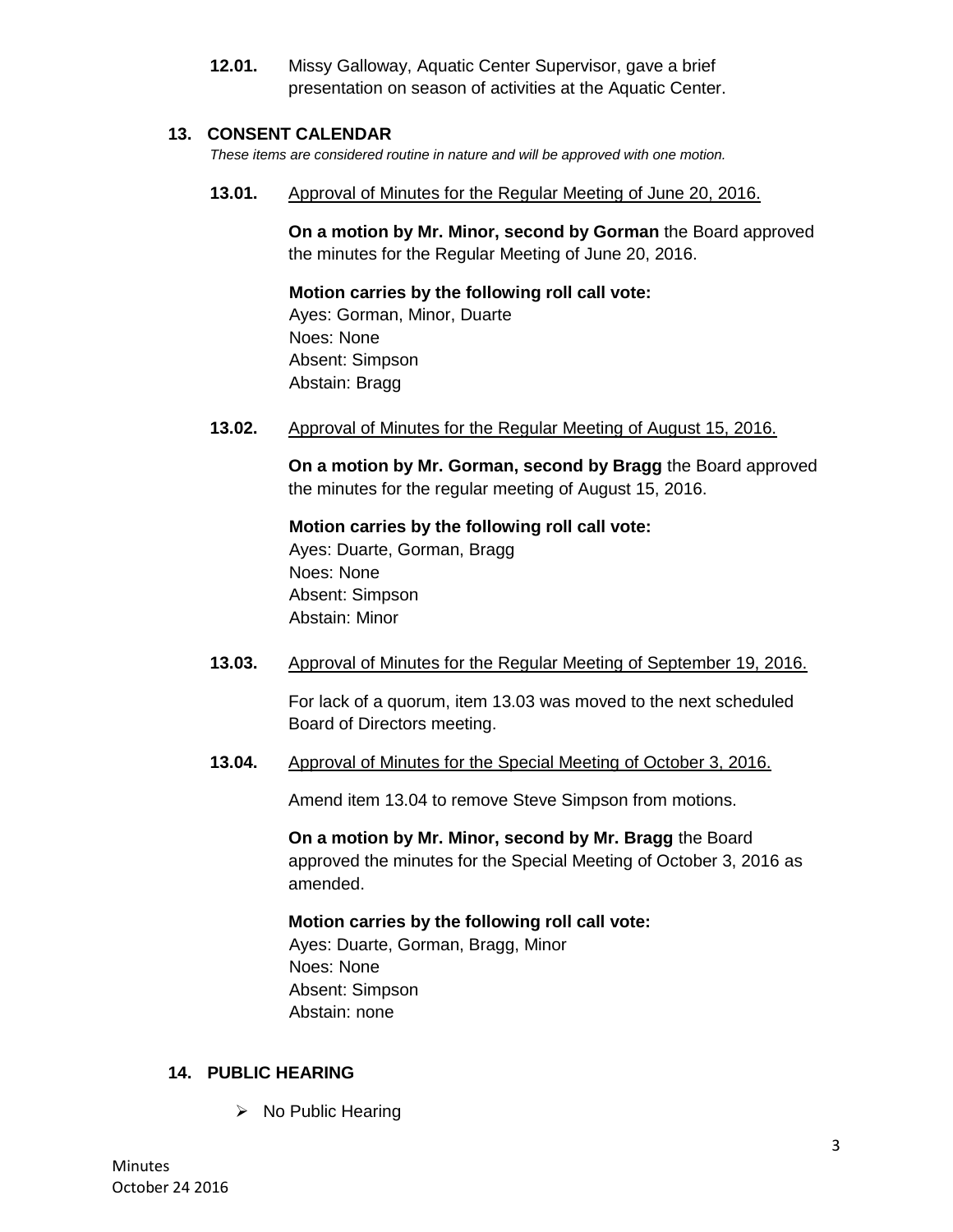#### **15. OLD BUSINESS**

 $\triangleright$  No Old Business

#### **16. NEW BUSINESS**

#### **16.01. Re-Schedule November 2016 Board of Directors Meeting**

 **On a motion by Mr. Gorman, second by Mr. Minor** the Board approved to reschedule the November Board of Directors meeting to November 28, 2016.

**Motion carries by the following roll call vote:**  Ayes: Duarte, Gorman, Bragg, Minor Noes: None Absent: Simpson Abstain: none

## **16.02. Naming District Facility – Park site located at Fairview and Mayberry in Hemet "Exchange Park"**

Mr. Gorman excused himself from the meeting at 5:34 p.m. during the discussion and returned at 5:45 p.m.

 $\triangleright$  The Board reviewed the Naming District Facility Policy and President Duarte established an Ad Hoc Committee, which includes Larry Minor and Matt Duarte, for the naming of the future park site and continue to review and evaluate the Naming District Facility Policy.

#### **16.03. CAPRI Board of Directors Election 2016**

 **On a motion by Mr. Bragg, second by Mr. Gorman** the Board gave the General Manager authorization to complete the CAPRI Election Ballot for 2016.

#### **Motion carries by the following roll call vote:**

Ayes: Duarte, Gorman, Bragg, Minor Noes: None Absent: Simpson Abstain: none

# **16.04. Community Facilities District (CFD) French Valley Zone 11 (Spencer's Crossing III)**

 **On a motion by Mr. Gorman, second by Mr. Minor** the Board approved Resolution No. 1000-16 - Resolution of the Board of Directors of Valley-Wide Recreation and Park District declaring its intention to establish a Community Facilities District and to authorize the levy of Special Taxes. Valley-Wide Recreation and Park District French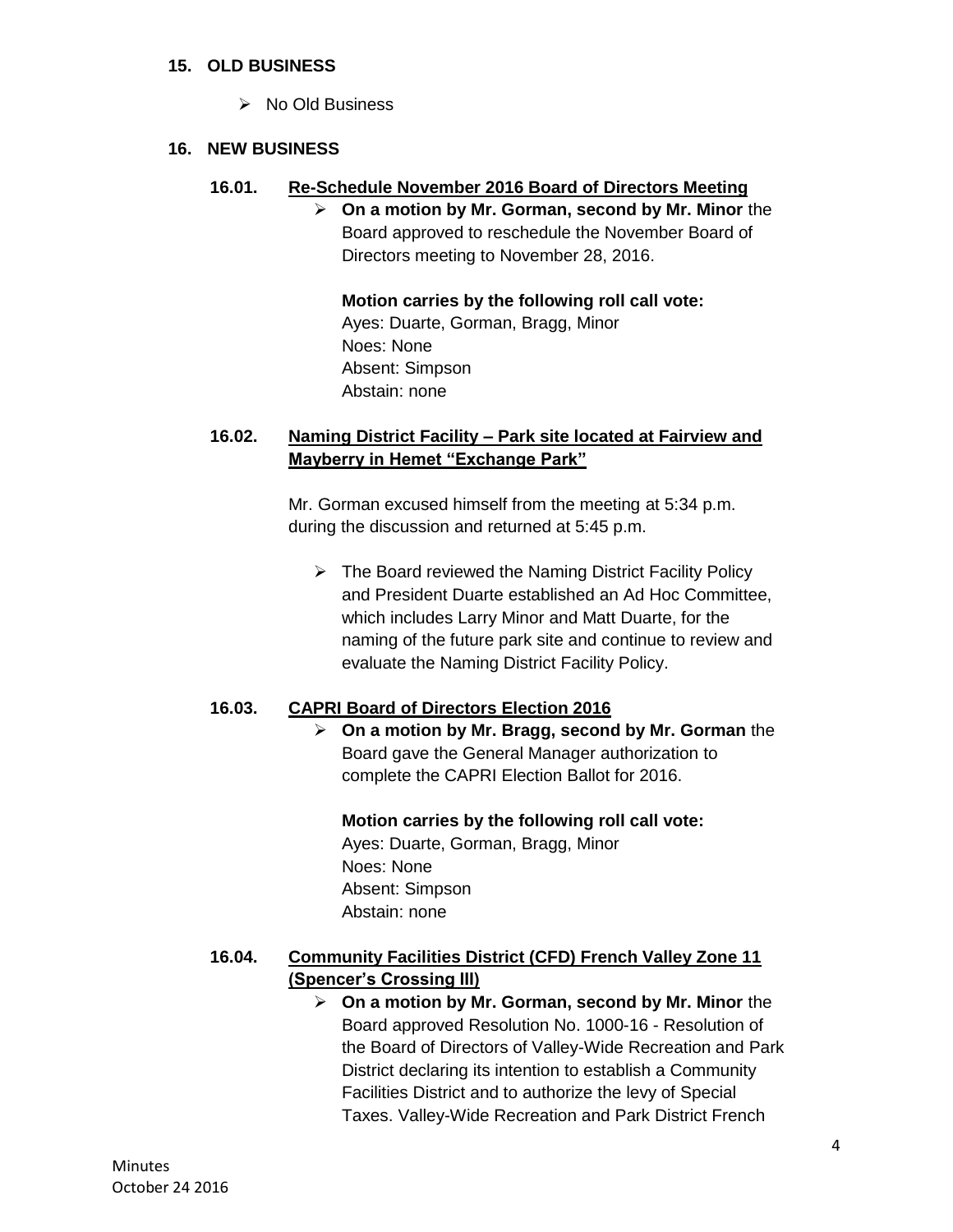Valley Community Facilities District Zone 11 (Spencer's Crossing III).

**Motion carries by the following roll call vote:** 

Ayes: Duarte, Gorman, Bragg, Minor Noes: None Absent: Simpson Abstain: none

# **17. ITEMS FOR BOARD INFORMATION AND DISCUSSION**

- **17.01.** General Mangers Report
	- $\triangleright$  Mr. Wetter gave a brief update regarding Menifee parks and the LAFCO process for detachment.
- **17.02.** Report from Board of Directors Ad Hoc Committees No Ad Hoc Committee reports.

# **18. STAFF REPORTS**

- $\triangleright$  The Board received the following staff reports:
- **18.01.** Sport Center
- **18.02.** Valle Vista
- **18.03.** Menifee
- **18.04.** Winchester
- **18.05.** Diamond Valley
- **18.06.** French Valley
- **18.07.** Romoland
- **18.08.** Simpson Center
- **18.09.** Aquatic Center

#### **19. NEWSPAPER ARTICLES**

**19.01.** The Board received all Valley-Wide Recreation Newspaper publications for the month of September.

# **20. EXECUTIVE SESSION**

The Board entered into executive session at 5:59 p.m. regarding the following:

- **20.01.** Government Code Section 54956.9 Litigation
	- a. Pending Litigation Gov. Code Section 54956.9(d)(2): (1 case; 5:16-cv-00088 JGB (KKx) Carol Tounget v. Valley-Wide Recreation and Park District)
- **20.02.** Government Code Section 54957 Personnel General Manager Performance Review.